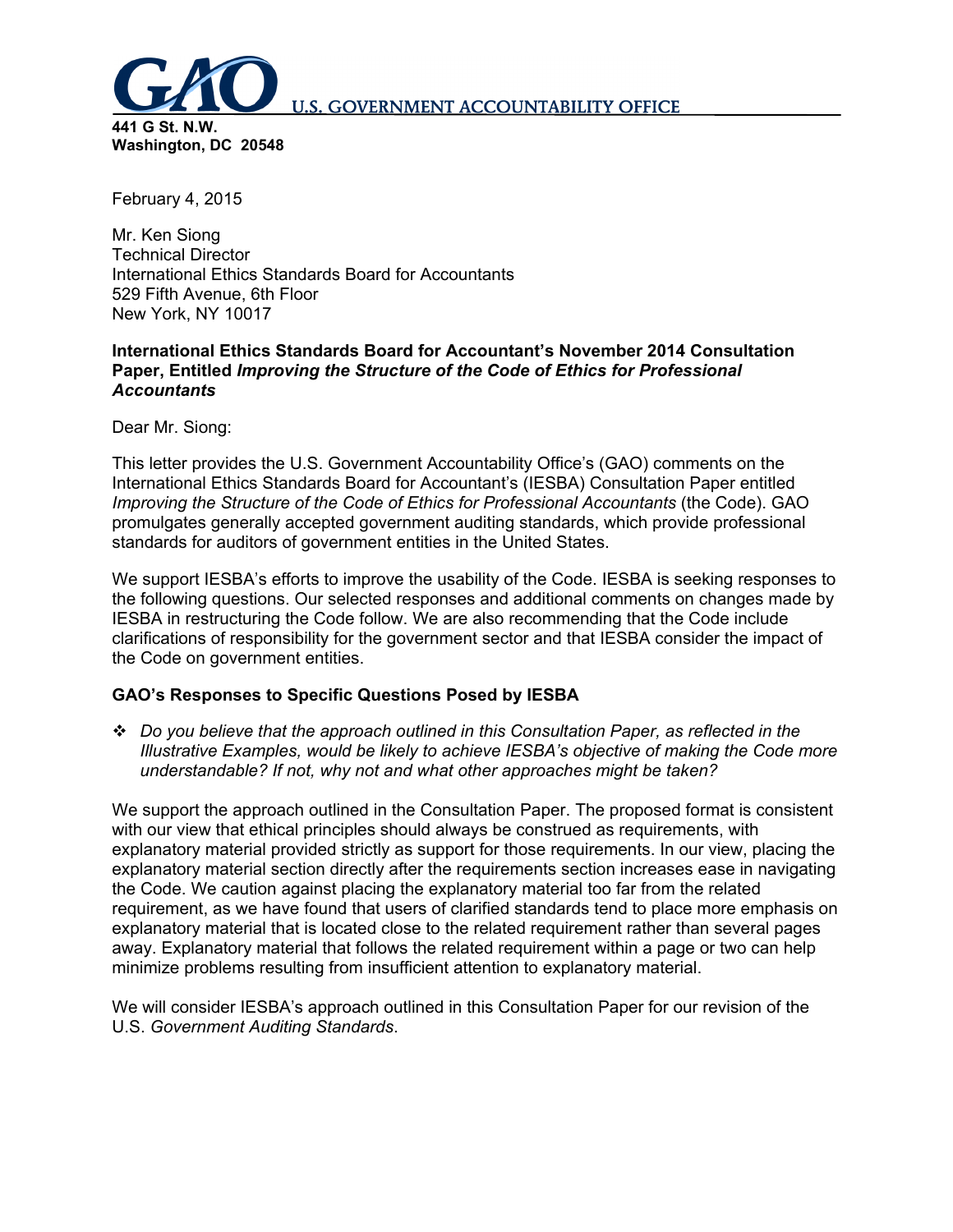*Do you have any comments on the suggestions as to the numbering and ordering of the content of the Code (including reversing the order of extant Part B and Part C), as set out in paragraph 20 of the Consultation Paper?* 

We find the numbering and ordering of the content of the Code as set out in paragraph 20 of the Consultation Paper concise and simple, and we concur with IESBA's use of the six-digit numbering scheme. We advise against using a numbering scheme exceeding six digits.

 *Do you believe that issuing the provisions in the Code as separate standards or rebranding the Code, for example as International Standards on Ethics, would achieve benefits such as improving the visibility or enforceability of the Code?* 

We believe that issuing the provisions of the Code as separate standards would improve the visibility and enforceability of the Code as it would enhance the transparency of changes made to sections of the Code and streamline the overall structure of the Code. For example, the General Application section of the Code could be issued as a separate standard that is applicable to all. Other provisions of the Code could also be issued as separate standards, such as Professional Accountants in Public Practice, as it is applicable to only professional accountants in public practice. Issuing separate standards would also facilitate revisions; the entire Code would not need to be reissued because of a revision that only affects one section.

We encourage IESBA to consider adopting this convention.

 *Do you consider it is necessary to clarify responsibility in the Code? If so, do you consider that the illustrative approach to responsibility is an appropriate means to enhance the usability and enforceability of the Code? If not, what other approach would you recommend?* 

We believe that clarifying responsibility in the Code would enhance its understandability, which would in turn enhance its usability and enforceability. We consider IESBA's illustrative approach appropriate. We believe that clarification of responsibility would also enhance the continuity between the Code and other standards, such as International Standards on Auditing and the International Standards on Quality Control.

## *Do you find the examples of responsible individuals illustrated in paragraph 33 useful?*

We find the examples of responsible individuals illustrated in paragraph 33 useful as they specifically suggest who, within a firm, may be responsible for compliance with the Code. However, we note that the current Code has very little language aimed at accountants in government. We encourage IESBA, going forward, to consider the impact of its standards on government entities.

 *Do you have any comments on the suggestions for an electronic version of the Code, including which aspects might be particularly helpful in practice?* 

We support IESBA's plan to develop enhanced navigation and hyperlinks to defined terms for the electronic version of the Code. We suggest that for the electronic version of the Code, IESBA develop robust features that enhance usability, including the following:

 A feature that allows users to input multiple criteria into the search engine when they want to find a very specific topic or phrase within the Code.